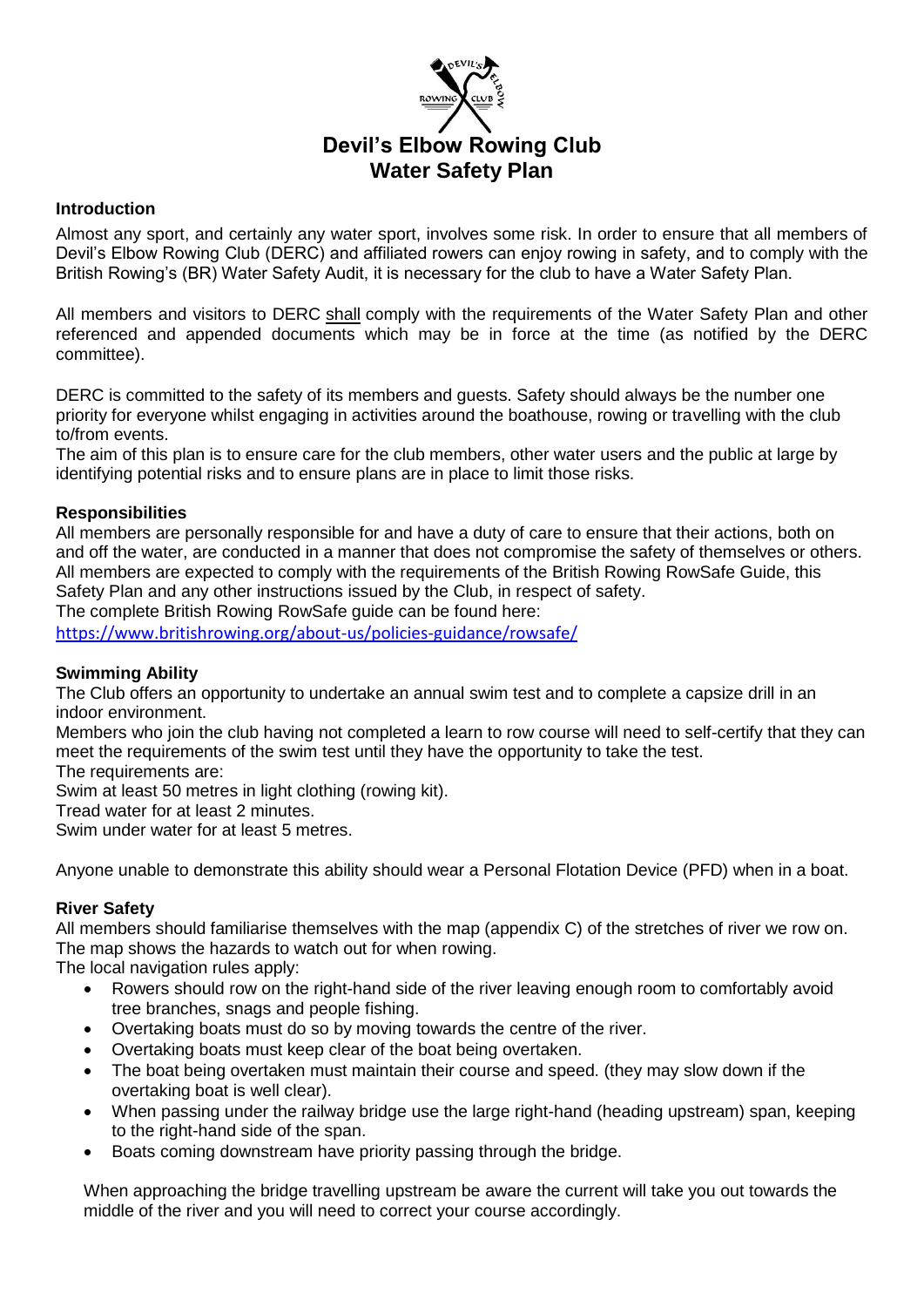Crews should be mindful of other river traffic immediately upstream and downstream of the bridge that may be moving slowly or turning.

The rules described above apply to all craft using the river but members should be mindful that not all river users are aware of navigation rules or speed limits.

Rowing boats are small and vulnerable to swamping, capsize and collision damage - we therefore need to be extra vigilant regarding the actions of other river users and take appropriate actions to avoid incidents - even if we are following the rules.

When turning, boats should stop and have a good check to make sure they are not going to impede other traffic.

For coxless boats it is important to have a good look ahead every 5 strokes and to alternate which shoulder you look over.

Please ensure you wear bright coloured tops when rowing – dark colours and white are often difficult to see when looking over your shoulder in a coxless boat. Hi-viz colours are preferable.

Rowers in singles and doubles should carefully consider their skill level and the prevailing weather and river conditions before passing upstream of the railway bridge. The is especially important when there is no launch accompanying rowers.

If you see an oncoming boat straying into your path – shout out to make them aware. It is recommended not to row alone - always have a rowing buddy with you. Never stop on a bend or busy parts of the river: junctions, near lock, near the scout centre. Always make sure it is safe to turn and then do so as quickly as possible.

## **Rowing and Sculling After Sunset or in Reduced Visibility**

All rowing/sculling boats must show lights after sunset. A white light, mounted on the boat to both bow and stern must be shown. The bow light will be flashing so as to distinguish direction of travel.

Lights should not be fixed to the riggers as they can be obscured when negotiating bends and turning. Hi-Viz and Reflective tops worn by all. This is a requirement. If you are not wearing a Hi-Viz top you will not be allowed on the water.

Navigation Rules:

Where practicable all boats should be traveling in the same direction. This requires that boats wait at the turning points for all other boats to arrive, before heading in the opposite direction.

Boats rowing at night should be accompanied by the launch with an experienced driver.

Boats to keep more towards the centre of the river to avoid the river bank.

Overtaking boats move towards the centre. Boats being passed moves towards the bowside bank. Lights (see above)

No turning directly above the railway bridge. If you go through the bridge, row up to the end before turning. Any other restrictions are "conditions" dependant.

Only crews with the appropriate level of experience in the boat allowed to row at night.

All conditions to be assessed to determine whether it is suitable to row.

- These include:
	- Visibility,
	- Rain,
	- Wind,
	- Air Temperature,
	- Water Temperature,
	- Speed of Stream.
	- Water Surface Condition.
	- Debris in the River,
	- Level of experience of the crew and Type of boat.

## Options:

No rowing,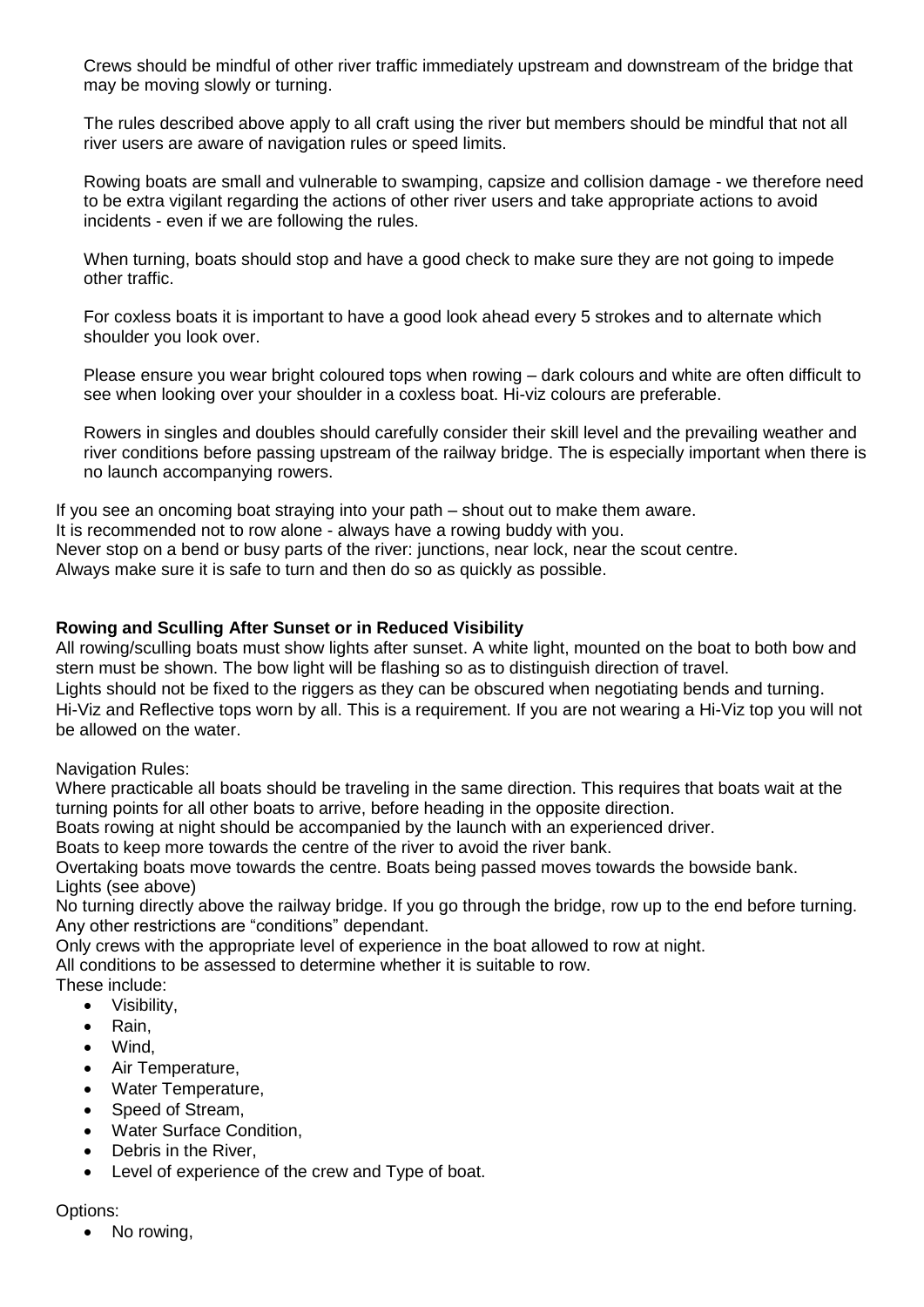- restrict rowing to experienced crews only,
- restrict rowing to coxed boats only,
- restrict rowing to specified parts of the river.

All boats, rowing boats and launch, to carry emergency radios and members instructed in their use.

## **Coxswains and Steersman**

In coxed boats, the coxswain is deemed responsible for the overall safety of the boat and crew, both on the land and on the water. In coxless boats, the person occupying the bow seat or the person controlling the rudder (when fitted) is deemed responsible for the overall safety of the boat and the crew. The only exception to the above being when the coxswain, or the steersman, is a beginner, in which case responsibility will be transferred to the coach or to the person providing the direct instruction and supervision.

## **Coaches**

Those coaching at the club should have an appropriate degree of knowledge and experience for the level of coaching undertaken

Coaches are to ensure that: -

- Crews are aware of the appropriate safety procedures.
- Crews use safe rowing/sculling equipment.
- The outing is conducted appropriate to the prevailing weather and water conditions. Consideration is shown to other water users.
- Crews are appropriately dressed for the session.
- The coach is to be particularly alert for symptoms of hypothermia and heat stroke/ dehydration.
- In particular, when coaching young children, the whole crew should be dressed suitably.
- When coaching coxed boats, care must also be taken to ensure that the cox is properly dressed.
- Particular attention is paid to the coaching of coxes as their competence is essential to water safety as well as the crew's success.

**The coach/athlete ratio for junior athletes** should be one coach to no more than 12 junior athletes. Furthermore, on the water, each coach should only look after a maximum of 4 boats, which should not contain more than 12 junior athletes e.g. 3 quads, 2 quads and 2 doubles, 4 singles etc.

#### Junior athletes under the age of 18 are not allowed on the water unless under supervision.

## **Safety Equipment**

DERC provides the following safety equipment: - Life Jackets / Buoyancy Aids: -

- The wearing of a lifejacket or buoyancy aid is compulsory for all coxswains. Coxswains of front loading/bow coxed boats must only use Manual inflating jackets
- The wearing of a lifejacket or buoyancy aid is compulsory for all drivers and passengers of the launches undertaking coaching and safety duties.
- Where participants are not members and so have not declared they can swim to the sufficient standard, lifejackets/buoyancy aids should be offered.

## **Throw Lines (bags):** -

Any person providing coaching or safety cover from the bank should carry a throw line

## **Thermal Exposure Blankets**: -

Any person providing coaching or safety cover from the bank should carry sufficient thermal exposure blankets. The thermal exposure blankets are stored in the first aid bag and in the launch bag.

## **First Aid**

First Aid box is located on a hook and on the wall just inside the stewards kitchen upstairs in the TVSC clubhouse and a first aid bag on the rack at the rear of the boat house (when not on the launch).

## **River and Weather Conditions**

 In difficult conditions Captains will assess the combined risks of river flow & level/temperature/crew ability/visibility/boat size and type/river traffic.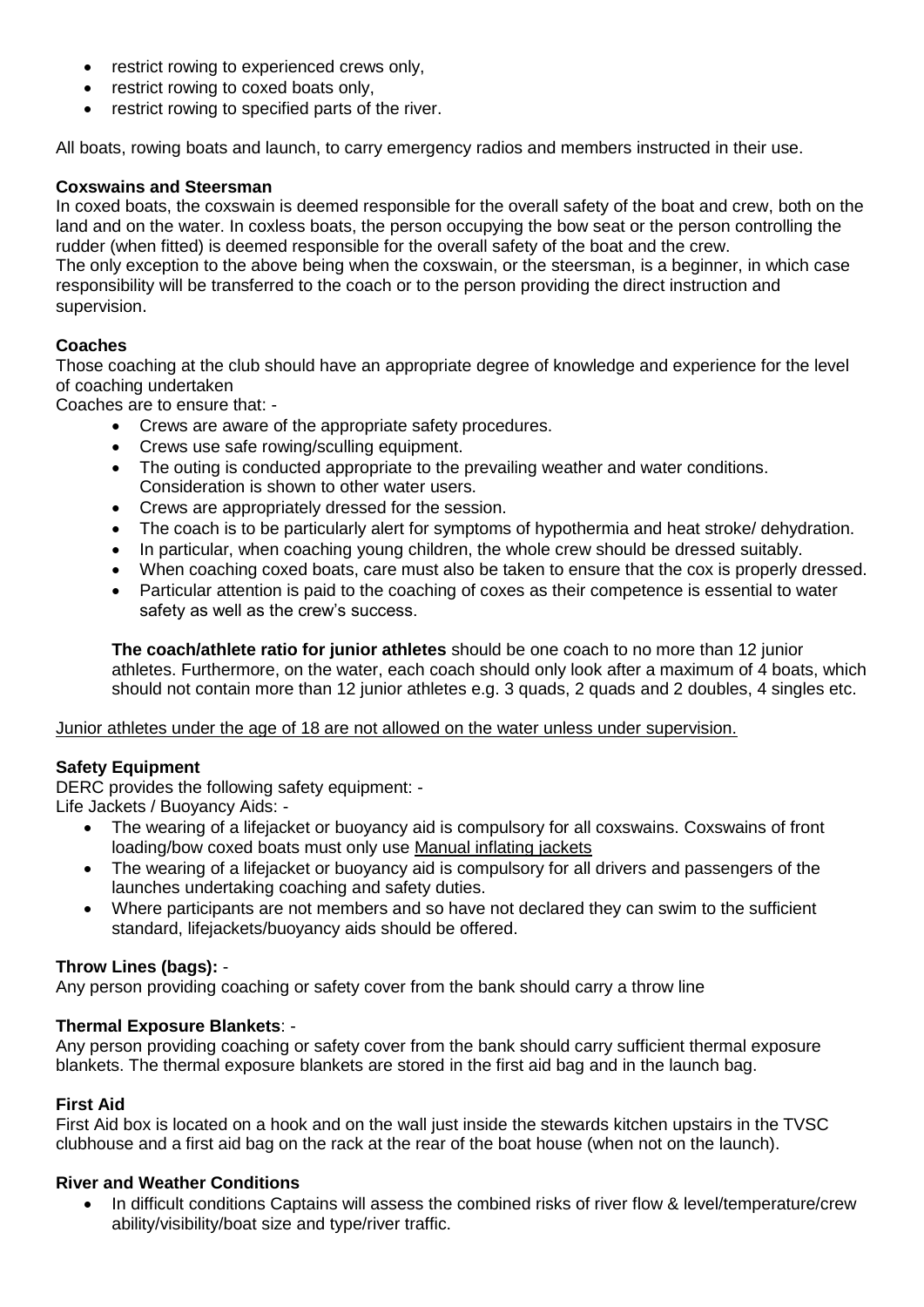- When the river is above the bank on the Cranfleet side, serious consideration should be given to the safety of putting boats on the water. Only experienced crews will be allowed out following a dynamic risk assessment of condition on the water and the safe launch and recovery of the boats. If the risks are deemed acceptable each crew member must explicitly agree with the decision to row.
- When the mean wind speed is above 20mph a dynamic risk assessment should be carried out as per last point.
- All 'on water' activity should be assessed when temperatures are close to or below freezing
- In difficult conditions Juniors may only go out with permission of the Junior coordinator or mens/women's Captain.
- All members should be aware of the local weather forecast when planning outings, particularly when thunderstorms have been predicted.

## **Thunder**

If thunder is heard and/or lightning observed before the outing has commenced, individuals and crews must remain at the club.

Rowers already out on the water, coaches/helpers on the bank or coaches planning on putting crews out should use the '30 - 30 Rule'. When you see lightning, count the time until you hear the thunder.

- If it is 30 seconds (approx. 10 km away) or less, seek 'proper shelter' see below.
- If you can't see the lightning, just hearing the thunder is a good back-up rule for it being time to seek 'proper shelter' – see below.
- Wait a minimum of 30 minutes after the last lightning or thunder before leaving shelter.
- On average a typical storm moves at about 40 km/h giving approx. 15 minutes to seek 'proper shelter'. This is a long enough time for any crew to get from the furthest part of our river back to the boathouse.
- Proper shelter for us means back at the boathouse.
- Proper shelter IS NOT:
	- Open spaces field, lake or river.
		- Underneath canopies, small rain shelters, trees, umbrellas, tents & marquees. Close vicinity to the tallest structure in an area.
		- Near metal or carbon objects riggers, boats, blades, trailers, launches, etc.
		- Using electrical appliances or plumbing such as water taps, sinks etc.

## **Fog**

Fog can sit over the river at certain times of the year. When these conditions exist, only supervised crews should go out but this should be determined by the Coach/Captain. Visibility needs to be at least 200m and lights need to be used.

## **Boats and Equipment**

Prior to use, all equipment is to be checked to ensure that it is serviceable and appropriate for the purpose for which it is intended. Do not use a boat that is tagged/marked as not for use on the booking out system. If a boat is not fit for use after an outing, register the issue on the booking out system when the boat is booked back in so other people know.

Always fit hatches before an outing. The boat will not be buoyant if they are missing. This means the boat could sink if it was to capsize.

Always remove hatches after an outing when the boat is placed on the rack. This allows any moisture to dry out when the boat is on the rack.

Always check the bow ball before an outing. Never use a boat that has a missing or damaged bow ball. Always check the shoes: single release Velcro and heel restraints. Never use a boat that has faulty heel restraints.

Always check the boat over for any damage e.g. the shell for holes, make sure the fin is not bent. Never use a boat that shows any signs of damage.

Report any damage you find to the Club Captain. Do NOT borrow parts from one boat to repair another. If the boat is not marked *as not for use* on the booking out system, mark it as so (book it out, then in and log the damage) for the benefit of other users.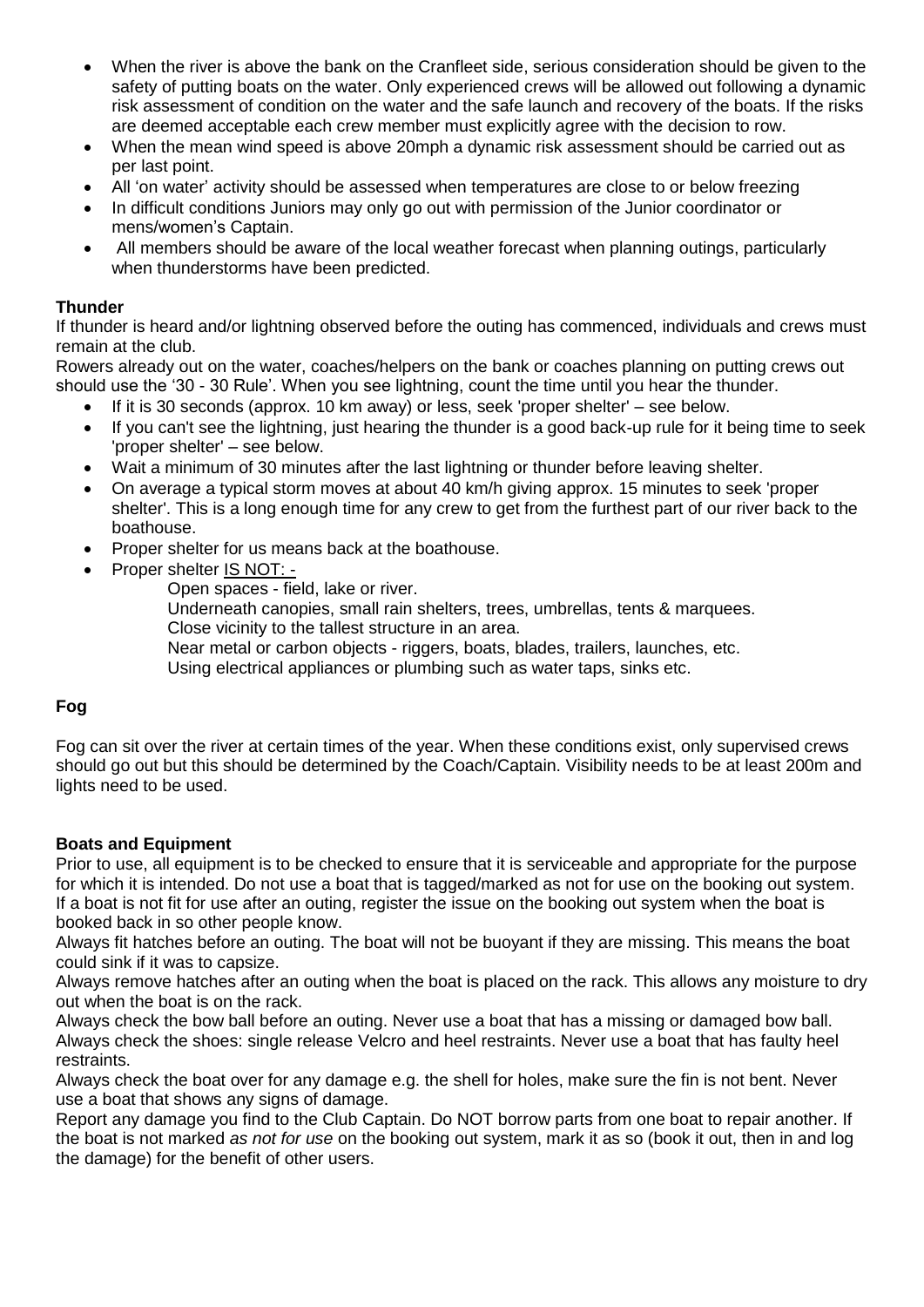## **Launches**

Launches are to be used only by drivers with an RYA Level 2 Powerboat certificate. The Safety Adviser maintains the list of current approved drivers. All drivers are to wear a lifejacket and have the kill cord connected at all times. The driver is responsible for ensuring that the launch rescue kit has the required items and that a paddle is present. Any items used or missing are to be notified to the Safety Adviser as soon as possible.

All launch drivers are to ensure that the launches are handled with consideration to other river users and in accordance with the British Rowing RowSafe Guide and the CRT Regulations. All launch drivers to carry a mobile phone.

Please refer to Appendix B for equipment to be carried on the launch.

## **Incident Reporting**

All members are responsible for reporting all accidents, incidents and near incidents that they have knowledge of or witness within 24 hours of the event, via the British Rowing online incident reporting system to satisfy the requirements of the British Rowing RowSafe Guide.

A link to the incident reporting system can be found here: [http://incidentreporting.britishrowing.org/?q=incidentreporting](http://incidentreporting.britishrowing.org/?q=incidentreporting%20)

In addition to the online system, members are to bring the incident to the attention of the Rowing Safety Advisor, their coach or squad/Club Captain.

All accidents and incidents will be reviewed by the Water Safety Adviser, and these will be discussed at committee level, along with any additional control measures that are deemed necessary to avoid any future repetition.

## **Water Bourne diseases and Contamination**

Members should be aware of the possibility of Weils disease, blue/green algae and possible contamination on home water and at race venues.

After rowing all equipment should be washed down.

Members should thoroughly wash hands before consuming food or drink.

## **Emergency Response**

Please ensure you have read the Emergency Response Plan.

Emergency Services are to be contacted by the best means possible as appropriate to any accident or emergency situation.

Emergency services can given locations using the What 3 Words app..

DERC W3W: promoting.catchers.wishes

River bank outside Trent Lock Pub W3W: plank.stable.quiz Sawley Lock W3W: portable.zoom.hologram

## **Off Water Safety**

## **Boat care and handling**

Rowing boats are delicate pieces of equipment and must be treated as such.

- When carrying the boat watch the riggers. Be aware of where the bow and stern are too, especially when turning.
- Be aware of slippery conditions on the stage, particularly in winter when they can be icy.
- Never drop or throw anything into a boat e.g. drinks bottle. This could easily punch a hole into the shell.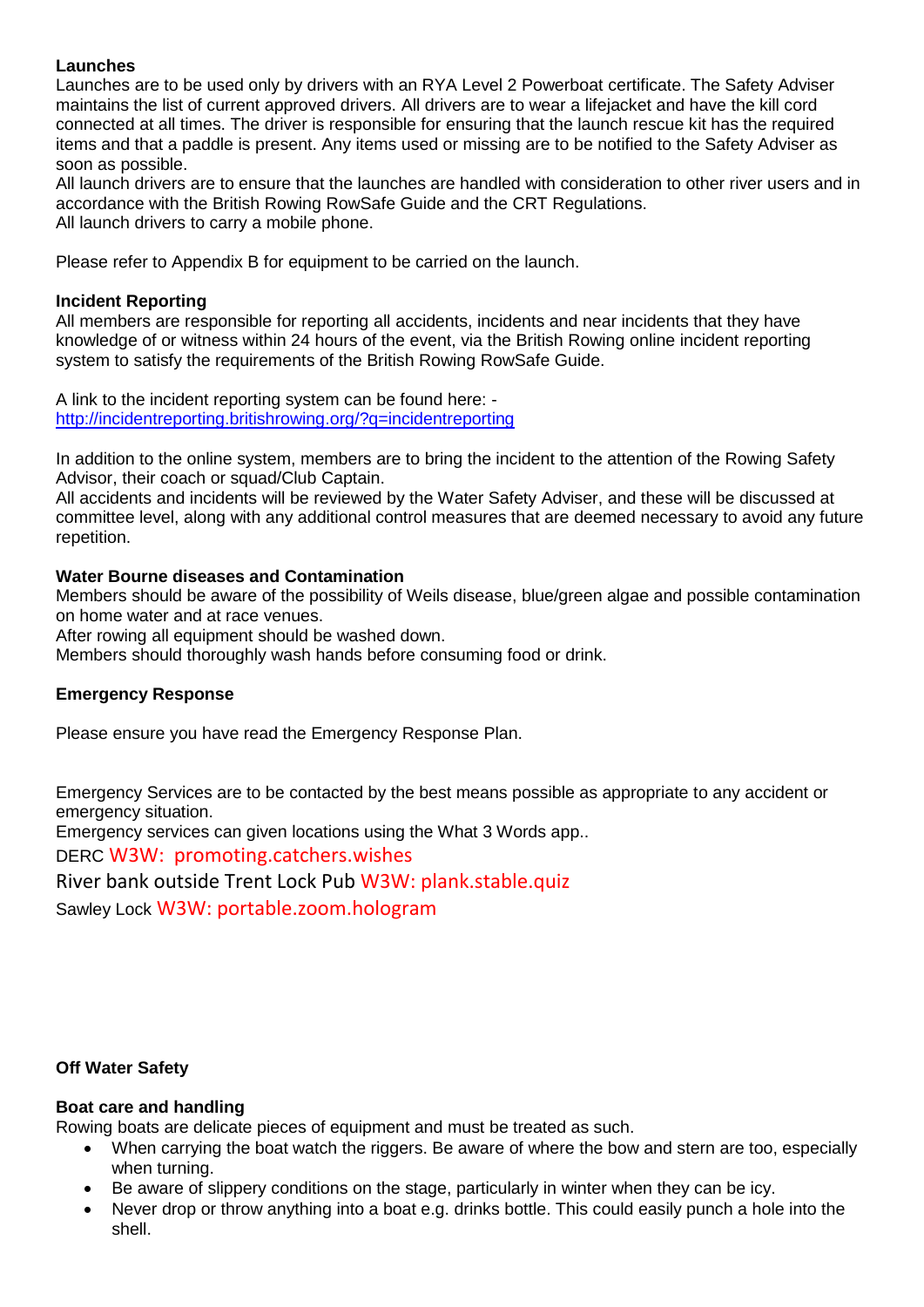- When getting into or out of a boat, always stand on the part designed to be stood on (structural). Never stand on the shell of the boat as you are likely to damage it.
- Never leave a boat that is on the water at the stage unattended as it could be easily carried away by the rivers current.
- Always ensure that if the boat is placed on trestles/slings, it is placed correctly.
- Be aware that in windy conditions, boats can get blown off trestles/slings so make sure that they are secured.

## **Rowing machines and Weights**

Junior members are not permitted to use the equipment (rowing machines, free weights) unless supervised by a person deemed responsible by the committee.

## **Boat Transportation**

**Drivers** 

Only individuals authorised by the Club are to drive the club vehicle and tow the trailer. All drivers are to be conversant with the British Rowing code for the Towing of Boat Trailers, a copy of which can be found here: <https://www.britishrowing.org/about-us/policies-guidance/rowsafe/>

## **Boat Loading**

When boats are being taken to events on the trailer, the person towing the boats will agree the trailer loading plan then communicate that to the participants. The driver is to ensure that all boats and equipment are safely secured prior to departure and that the necessary requirements for front/rear projections and lighting are observed.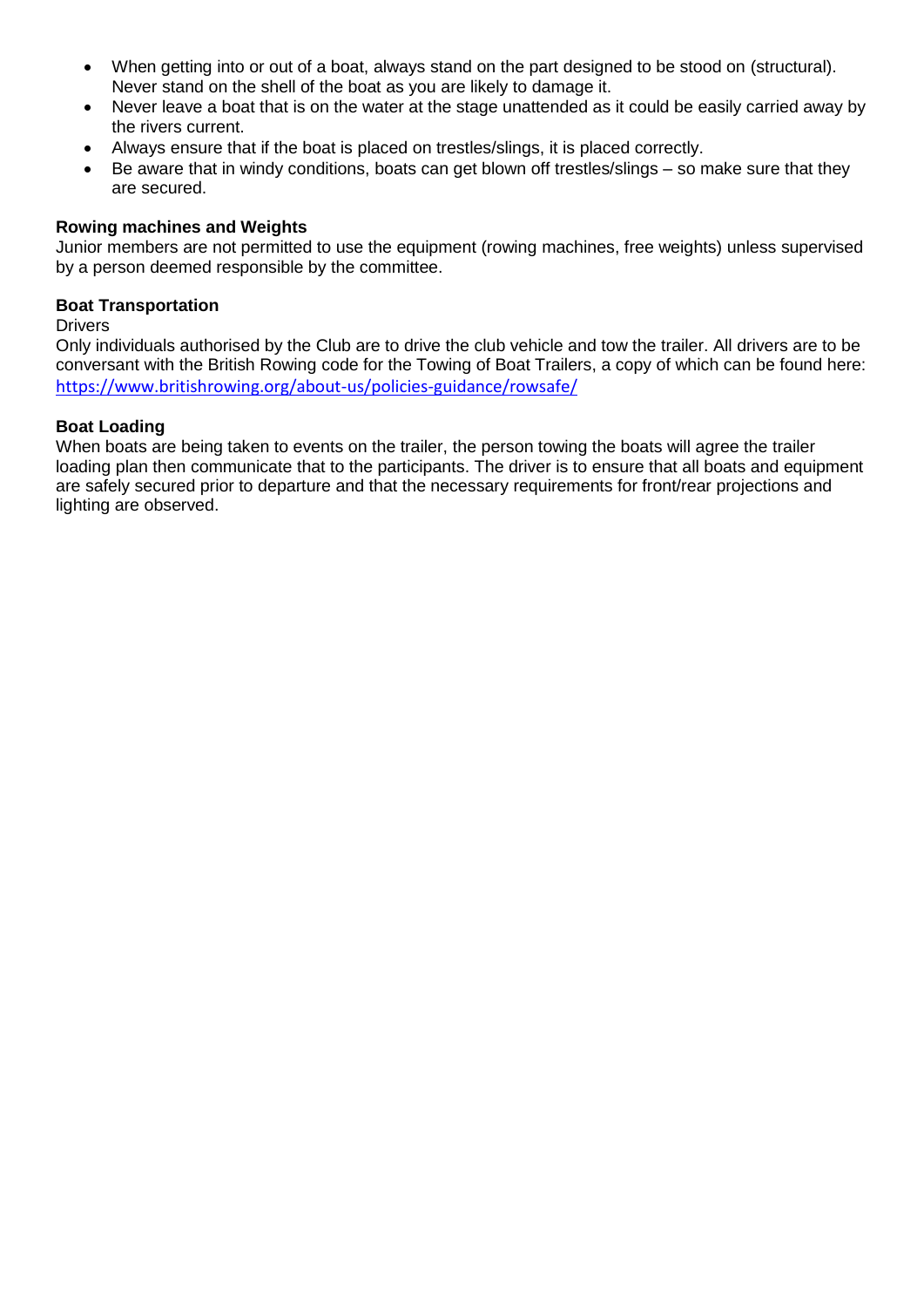## **Appendix A: EMERGENCY ACTION PLAN**

In The Event of a Serious Incident/Cardiac Arrest

- IN A MEDICAL EMERGENCY, INCLUDING A CREW MEMBER BEING TAKEN SERIOUSLY ILL OR BECOMING UNRESPONSIVE, IMMEDIATELY: -
- Use a mobile phone to dial 999 (or 112 from a mobile) for emergency assistance.
- Club location is: Trent Valley Sailing Club, Trent Lane, Long Eaton, **NG10 2FY**.

## **W3W** promoting.catchers.wishes **OSGR: E449285 N331071**

- Raise the alarm with the launch and/or with other boats if available.
- If you come across someone who is not breathing or breathing erratically, the most important thing is to dial 999/112 and start CPR to keep the blood flowing around the body. An AED machine is available at the club

## **Capsize**

The following guidelines should be followed if a capsize occurs: -

- STAY with the boat use it as your buoyancy and wait for help to arrive.
- If the water is cold, get as much of your body out of the water as soon as possible, draping yourself over the upturned hull and try to attract attention immediately.
- If you have to stay in the water, retain warmth by keeping arms and knees tucked into the body.
- Stay calm and breathe deeply.
- Other boats in the vicinity should fetch help or a launch if one is available. DO NOT ATTEMPT TO RESCUE FROM ANOTHER ROWING SCULL - you are likely to capsize too, putting more people in the water with no one to get help.
- Crews in distress should use their radio to summon help.

## **Cold Water Immersion**

Cold water immersion is the result of entering cold water from a capsize or fall from the bank etc. It should not be underestimated – IT CAN KILL as breathing and circulation are immediately affected before hypothermia sets in. The effects of the cold water mean that even healthy individuals, who are good swimmers, can still drown within a short period of time, often only a few feet from the bank. Any of the following may occur after immersion: -

- Cold shock response (the effects of this will pass, so stay calm!! Float to survive.).
- Dry drowning.
- Cold incapacitation and swim failure.
- Circum-rescue collapse after immersion.

Adopt the "1 minute, 1 degree rule" so you know and can plan a rescue time. A winter water temperature of 4°C means you have 4 minutes of useful time to get out of the water.

## **Hypothermia (cold)**

The symptoms of hypothermia depend on how cold the environment is and how long you are exposed for. Severe hypothermia needs urgent medical treatment in hospital. Shivering is a good guide to how severe the condition is. If the person can stop shivering on their own, the hypothermia is mild, but if they cannot stop shivering, it is moderate to severe.

Although hypothermia is defined as occurring when the body temperature drops below 35°C, mild hypothermia can start at higher body temperatures.

Treating hypothermia

As hypothermia can be a life-threatening condition, seek medical attention as soon as possible. Hypothermia is treated by preventing further heat being lost and by gently warming the patient. If you are treating someone with mild hypothermia, or waiting for medical treatment to arrive, follow the advice below to prevent further loss of heat.

Things to do for hypothermia: -

- Move the person indoors, or somewhere warm, as soon as possible.
- Once sheltered, gently remove any wet clothing and dry the person.
- Wrap them in blankets, towels, coats (whatever you have), protecting the head and torso first.
- Your own body heat can help someone with hypothermia. Hug them gently.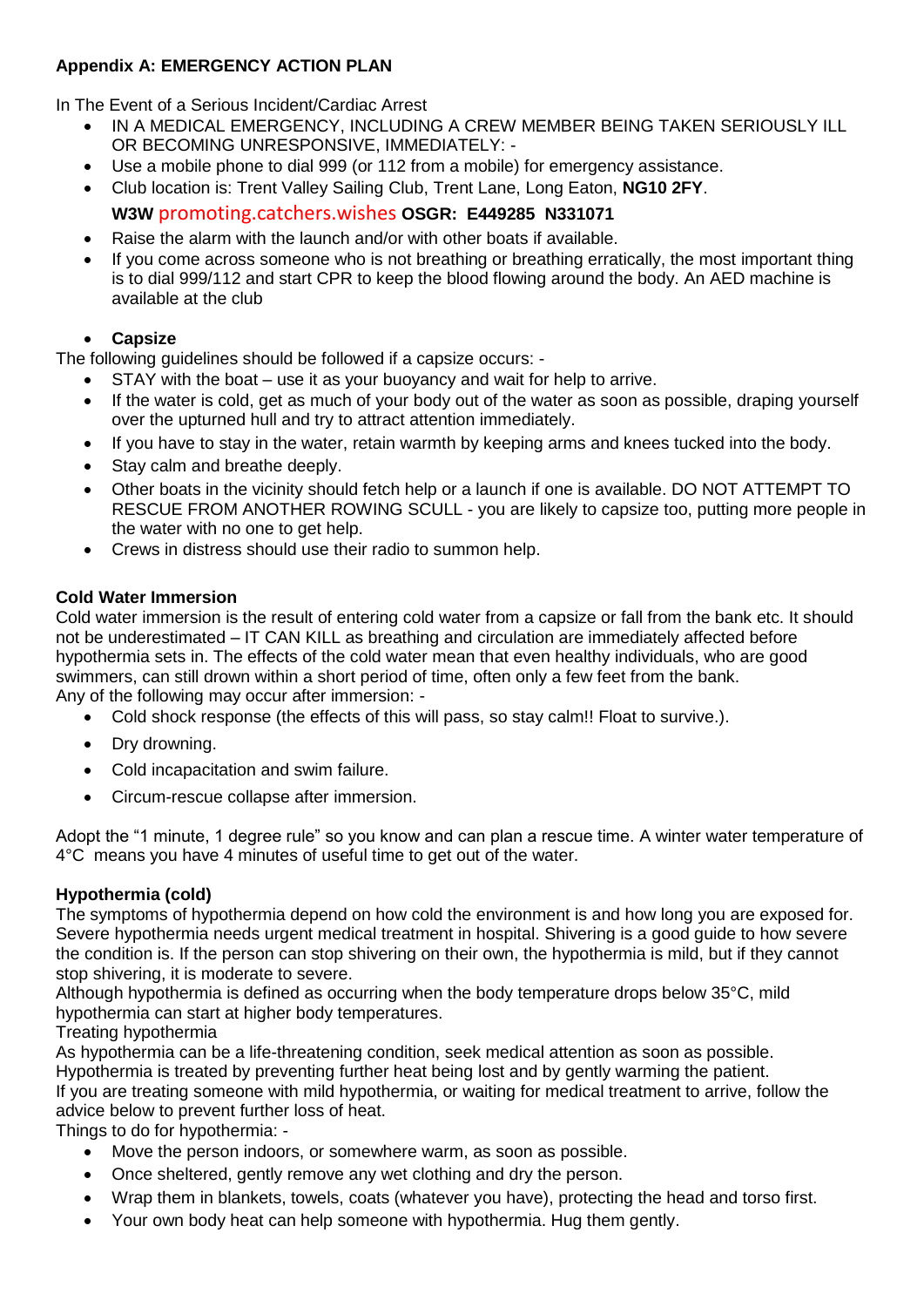- Increase activity if possible, but not to the point where sweating occurs, as that cools the skin down again.
- If possible, give the person warm drinks (but not alcohol) or high energy foods, such as chocolate, to help warm them up.
- Once body temperature has increased, keep the person warm and dry.

It is important to handle anyone that has hypothermia very gently and carefully. Things you should NOT do: - .

- Don't apply direct heat (hot water or a heating pad, for example) to the arms and legs, as this forces cold blood back to the major organs, making the condition worse
- Don't give the person alcohol to drink, as this will decrease the body's ability to retain heat.
- Don't rub or massage the person's skin, as this can cause the blood vessels to widen and decrease the body's ability to retain heat. In severe cases of hypothermia there is also a risk of heart attack.

## **Hyperthermia (Hot)**

**Heat Exhaustion** – This is caused by the loss of salt and water from the body from excessive sweating. This can happen through exercise in hot weather where rowers are not used to hot and humid conditions and fail to rehydrate during exercise. Heat exhaustion can develop gradually with the person becoming more unwell. Symptoms include:

Headache, dizziness, confusion Loss of appetite, nausea Sweating with cold clammy skin Cramps Rapid weakening pulse and breathing.

Treatment – move to cool shady place, give plenty of fluid/isotonic drinks, monitor levels of response and advise to seek medical attention, If condition worsens call 999/112.

**Heatstroke** – This is a failure of the thermostat in the brain which regulates body temperature and the body becomes dangerously hot (above  $40^{\circ}$ C). Heatstroke can follow heat exhaustion when sweating ceases and the body cqannot be cooled by evaporation of sweat. Symptoms: Headache, dizziness, discomfort Restlessness, confusion Hot flushed dry skin Rapid deterioration of level of response Full bounding pulse

Treatment – Lower the body temperature as quickly as possible and arrange for urgent removal to hospital.

In order to avoid hyperthermia coxes should ensure that crews that are training or racing in hot weather should have adequate drinks available in the boat and ensure rest stops are taken frequently. Coxes should be aware of crew members responses and be alert for changes in behaviour.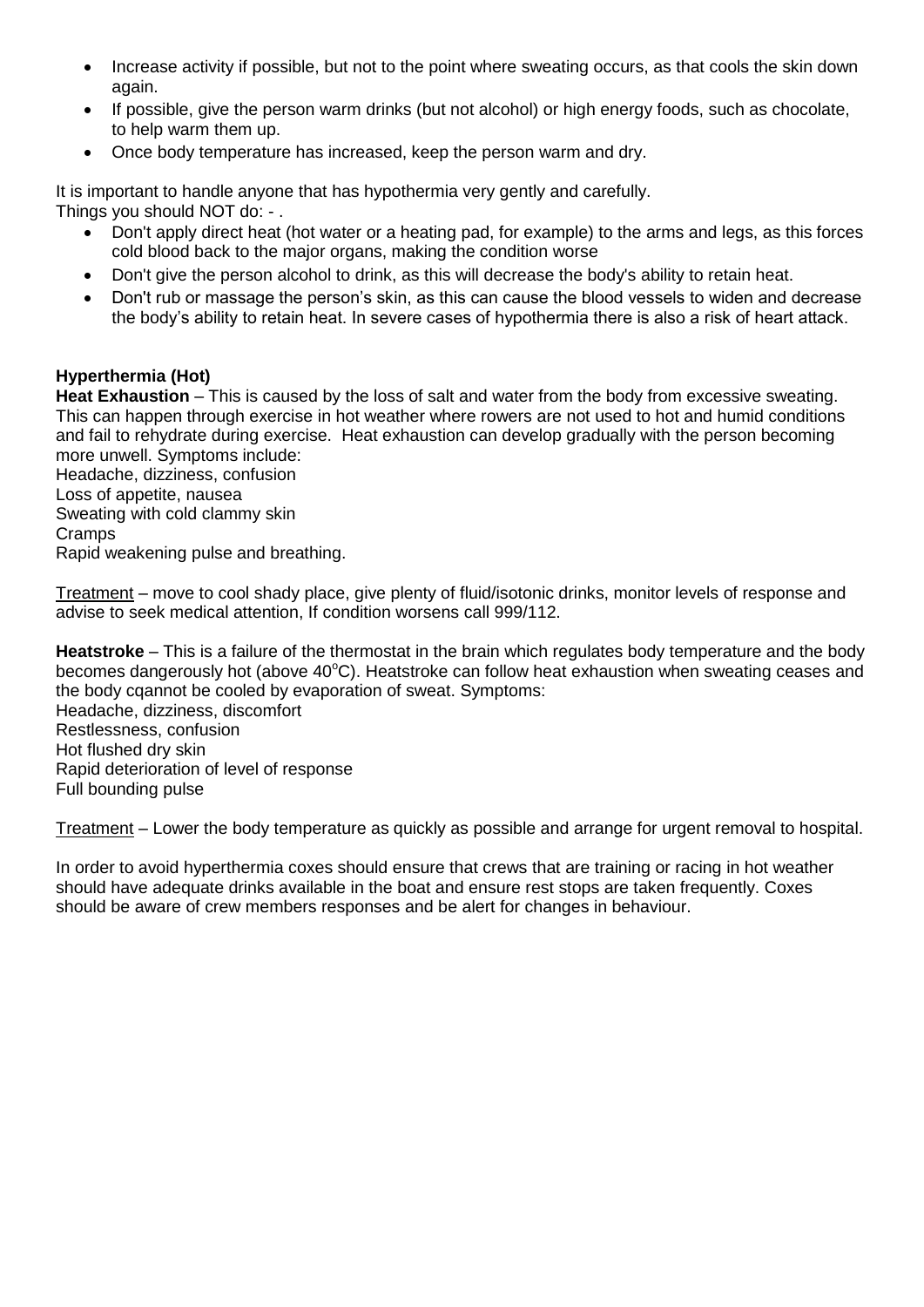## **Appendix B Launch Equipment**

The following checks should be made and equipment should be present when taking the launch out:

- Check sufficient fuel
- Paddle
- Anchor
- Throw bag
- First Aid Bag
- Launch Bag (thermal blankets, safety knife, spare kill cord torch)
- Throw flotation device.
- radio
- mobile phone
- phone numbers of emergency services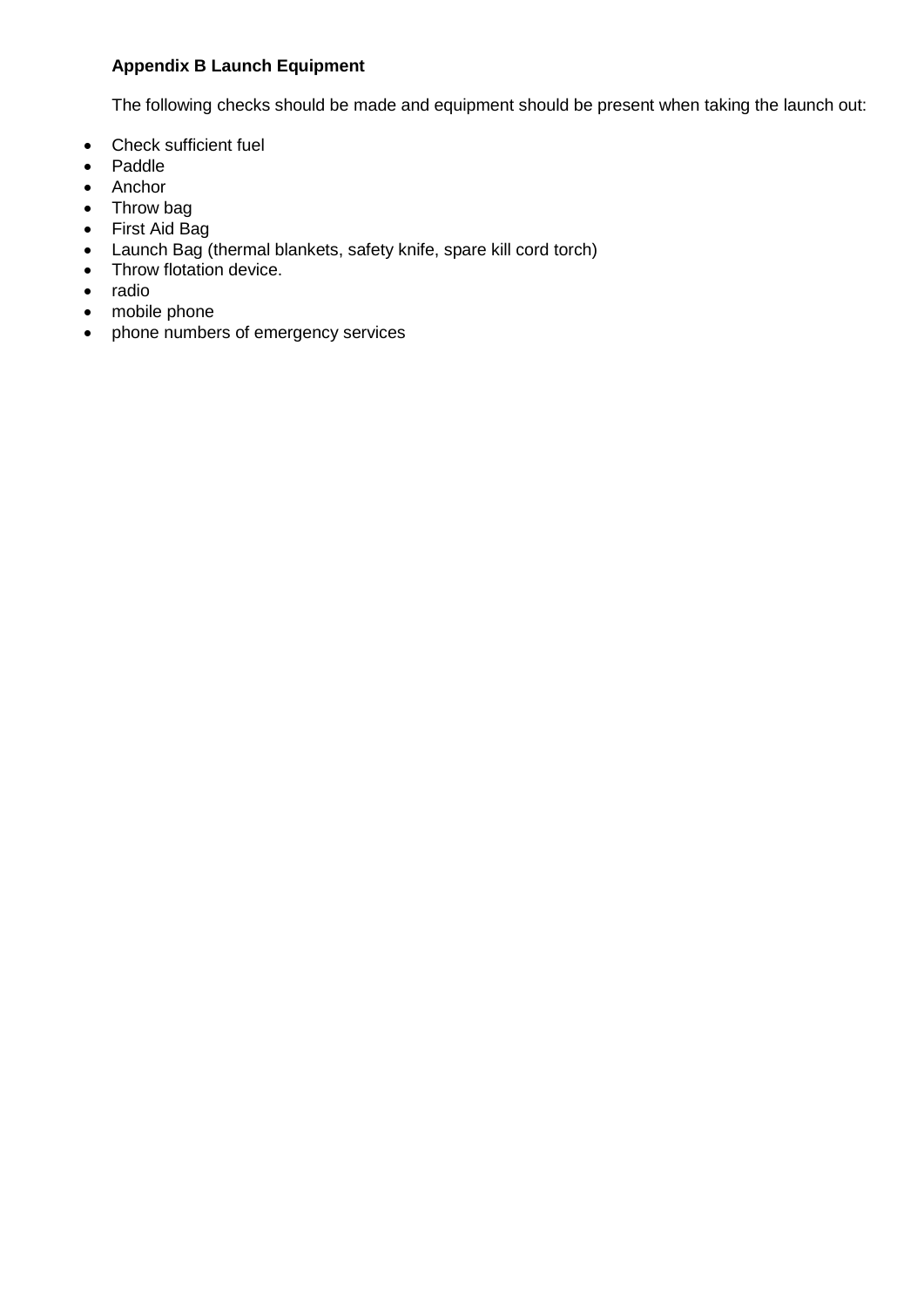# **APPENDIX C**

## **Overview of Rowing Area**



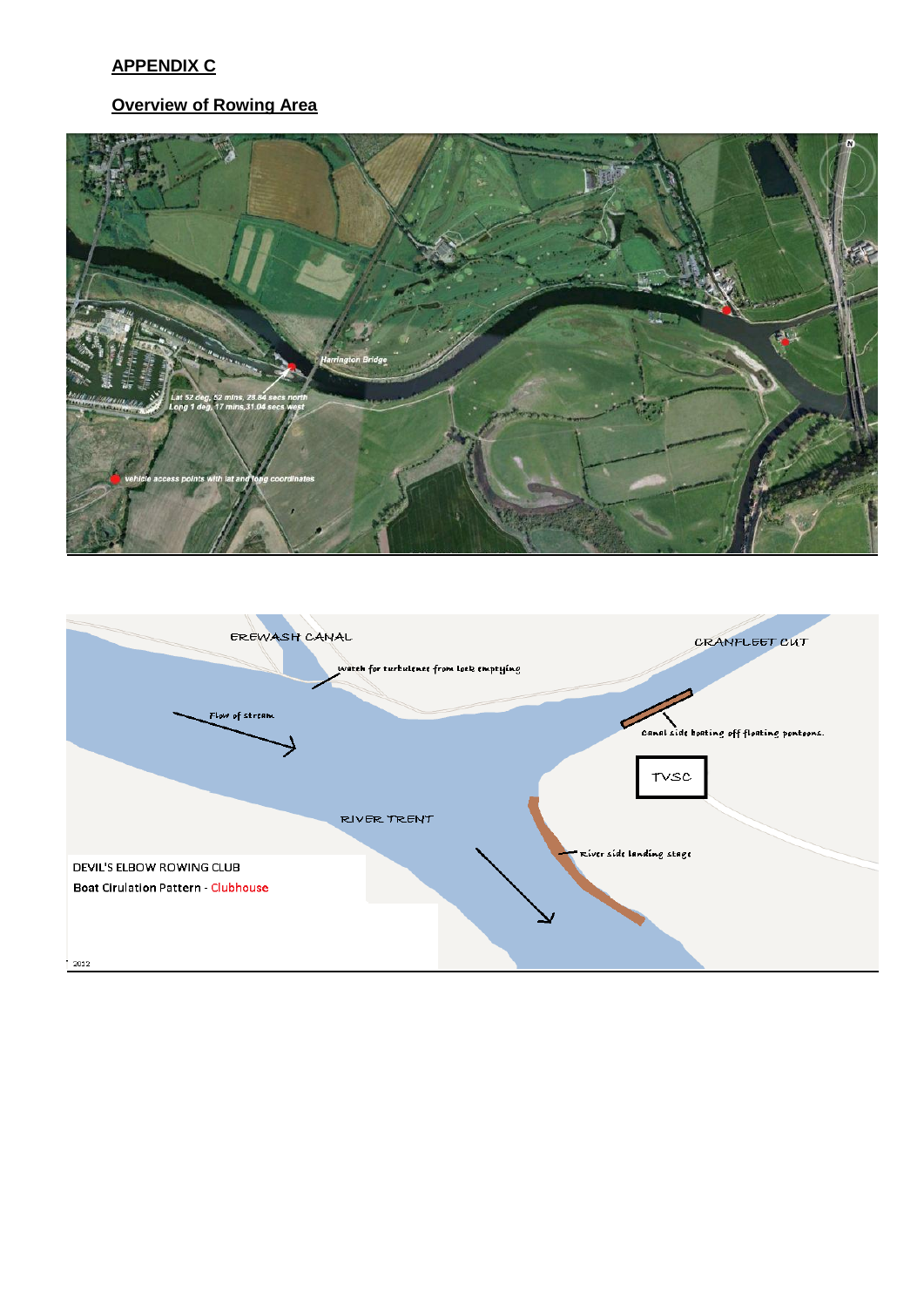